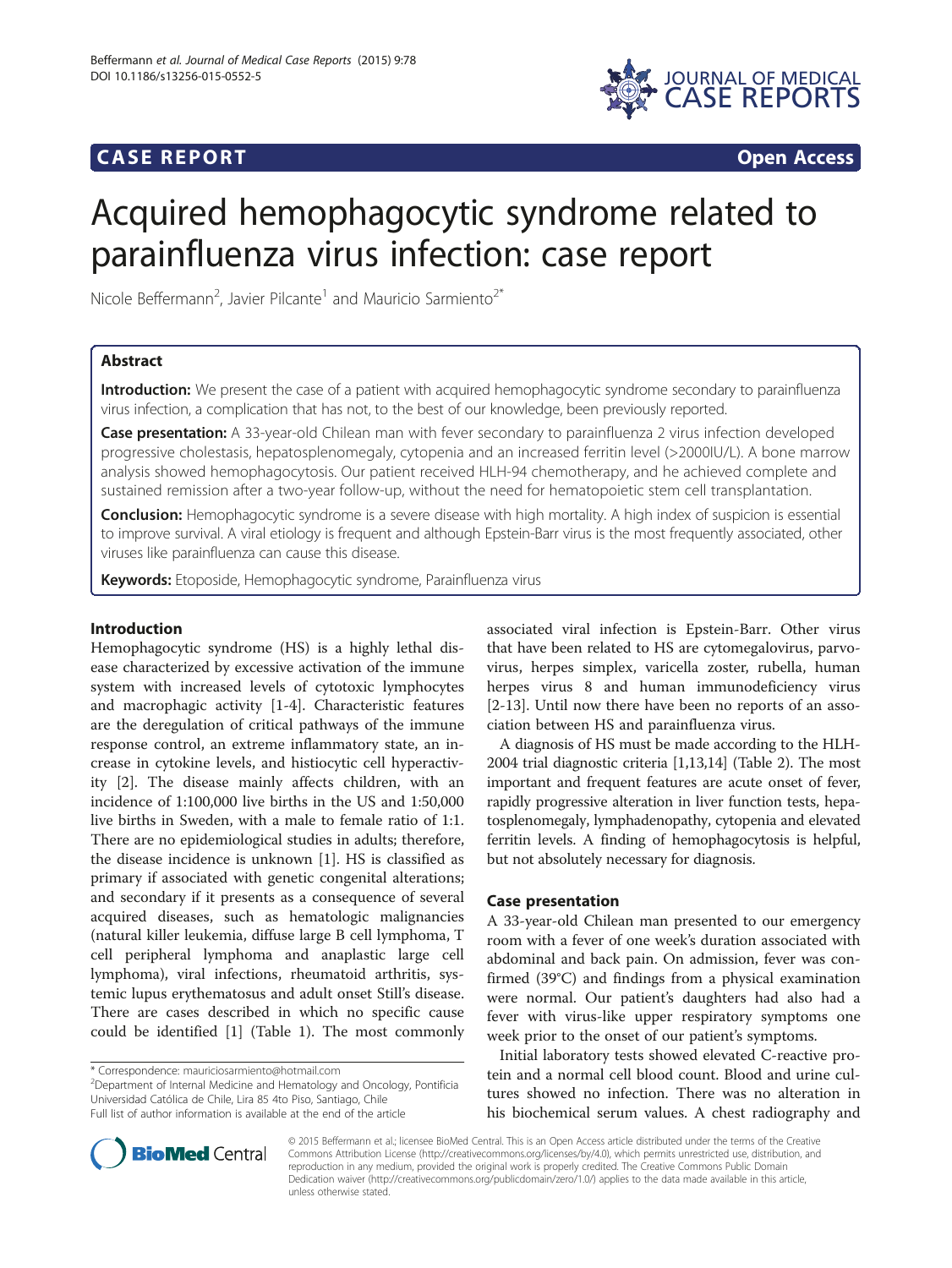<span id="page-1-0"></span>Table 1 Acquired causes of hemophagocytic syndrome

| <b>Infections</b>                                                                                      | Autoimmunity                                                                | <b>Others</b>                    |  |
|--------------------------------------------------------------------------------------------------------|-----------------------------------------------------------------------------|----------------------------------|--|
| Viral: Epstein-Barr,<br>cytomegalovirus, herpes<br>simplex, varicella, human<br>immunodeficiency virus | Systemic lupus                                                              | Common variable immunodeficiency |  |
| Bacterial: Brucellosis, Tuberculosis                                                                   | Still disease                                                               | Kawasaki disease                 |  |
| Parasites: Leishmaniasis                                                                               | Systemic sclerosis                                                          | Lymphoproliferative diseases     |  |
| Fungal                                                                                                 | Sjögren's                                                                   | Antiretroviral T therapy         |  |
|                                                                                                        | Drug reaction (or rash) with eosinophilia<br>and systemic symptoms syndrome |                                  |  |
|                                                                                                        | Nodosum polyangiitis                                                        |                                  |  |

abdominopelvic computed tomography showed no anomalies. A diagnosis of fever of unknown origin was made and empirical antibiotic therapy (ceftriaxone) was started. Respiratory and enteric viral polymerase chain reaction testing was performed, showing parainfluenza virus-2.

Five days after admission, our patient developed painful bilateral cervical lymph nodes of 1.5cm, asymmetrical arthralgias in both hands, and an evanescent self-limited rash. Laboratory tests showed he had an elevated erythrocyte sedimentation rate, anemia, and thrombocytopenia (Table [3\)](#page-2-0). Clinical worsening was evident without any response to empirical antibiotic therapy. Noninfectious causes of fever were sought, and we ruled out immunologic diseases and vasculitis. Nine days after admission, we observed an alteration in his liver function test results, which showed a cholestatic pattern (Table [3](#page-2-0)) with very high ferritin levels (1776IU/L) that increased during the following 24 hours (2352IU/L), and with evident hepatosplenomegaly. Viral hepatitis diagnostic tests were negative. Acquired HS associated with viral infection (parainfluenza 2) was suspected. We performed a bone marrow aspiration study: cytometric analysis showed increased inflammatory cells, concordant with an acute inflammatory process (Figure [1](#page-2-0)),

whereas cytology and examination of a biopsy specimen showed signs of hemophagocytosis (Figure [2](#page-3-0)). We did not perform a genetic study of primary forms because it was very unlikely that our patient had a genetic disease of delayed presentation.

Because of our patient's rapid clinical progression with diagnostic elements compatible with HS, specific therapy was initiated.

On the 11th day of our patient's admission, chemotherapy protocol HLH-94 was initiated with intravenous etoposide  $(150mg/m^2)$  twice weekly for two weeks, then once weekly for six weeks), intravenous dexamethasone  $(10\text{mg/m}^2)$  daily during weeks one and two, then  $5\text{mg/m}^2$ daily during weeks three and four,  $2.5$ mg/m<sup>2</sup> daily during weeks five and six, and finally  $1.25$ mg/m<sup>2</sup> daily during weeks seven and eight), cyclosporine in doses needed to reach plasmatic levels between 200 and 400μg/dL, and standard prophylactic anti-fungal and antibiotic therapy. A couple of days after the initiation of chemotherapy, our patient showed an acute impairment of consciousness and respiratory failure without coagulopathy, requiring mechanical ventilation. Brain magnetic resonance imaging showed a  $45cm<sup>3</sup>$  left thalamic hematoma, with

Table 2 Diagnostic criteria for hemophagocytic syndrome according to trial HLH-2004

| Confirmed molecular disease:                    | PRF1 mutation, UNC13D, Munc 18-2, Rab27a, STX11, SH2D1A, BIRC4                                                         |  |  |
|-------------------------------------------------|------------------------------------------------------------------------------------------------------------------------|--|--|
| Five of eight clinical and laboratory criteria: | 1. Fever                                                                                                               |  |  |
|                                                 | 2. Splenomegaly                                                                                                        |  |  |
|                                                 | 3. Cytopenia affecting two or more cell lines:                                                                         |  |  |
|                                                 | • Hemoglobin <9g/dL                                                                                                    |  |  |
|                                                 | $\cdot$ Platelets <100,000/mL                                                                                          |  |  |
|                                                 | • Neutrophils <1000/mL                                                                                                 |  |  |
|                                                 | 4. Hypertriglyceridemia (fasting triglycerides >265mg/dL or 3mMol/L) and or hypofibrinogenemia<br>$\left($ <150 mg/dL) |  |  |
|                                                 | 5. Hemophagocytosis in bone marrow, spleen, liver, lymph node, skin                                                    |  |  |
|                                                 | 6. Decreased or absent natural killer cell activity                                                                    |  |  |
|                                                 | 7. Ferritin >500ng/mL <sup>a</sup>                                                                                     |  |  |
|                                                 | 8. Soluble CD25 >2400U/mL                                                                                              |  |  |

<sup>a</sup>Ferritin greater than 10,000ng/mL is almost confirmatory.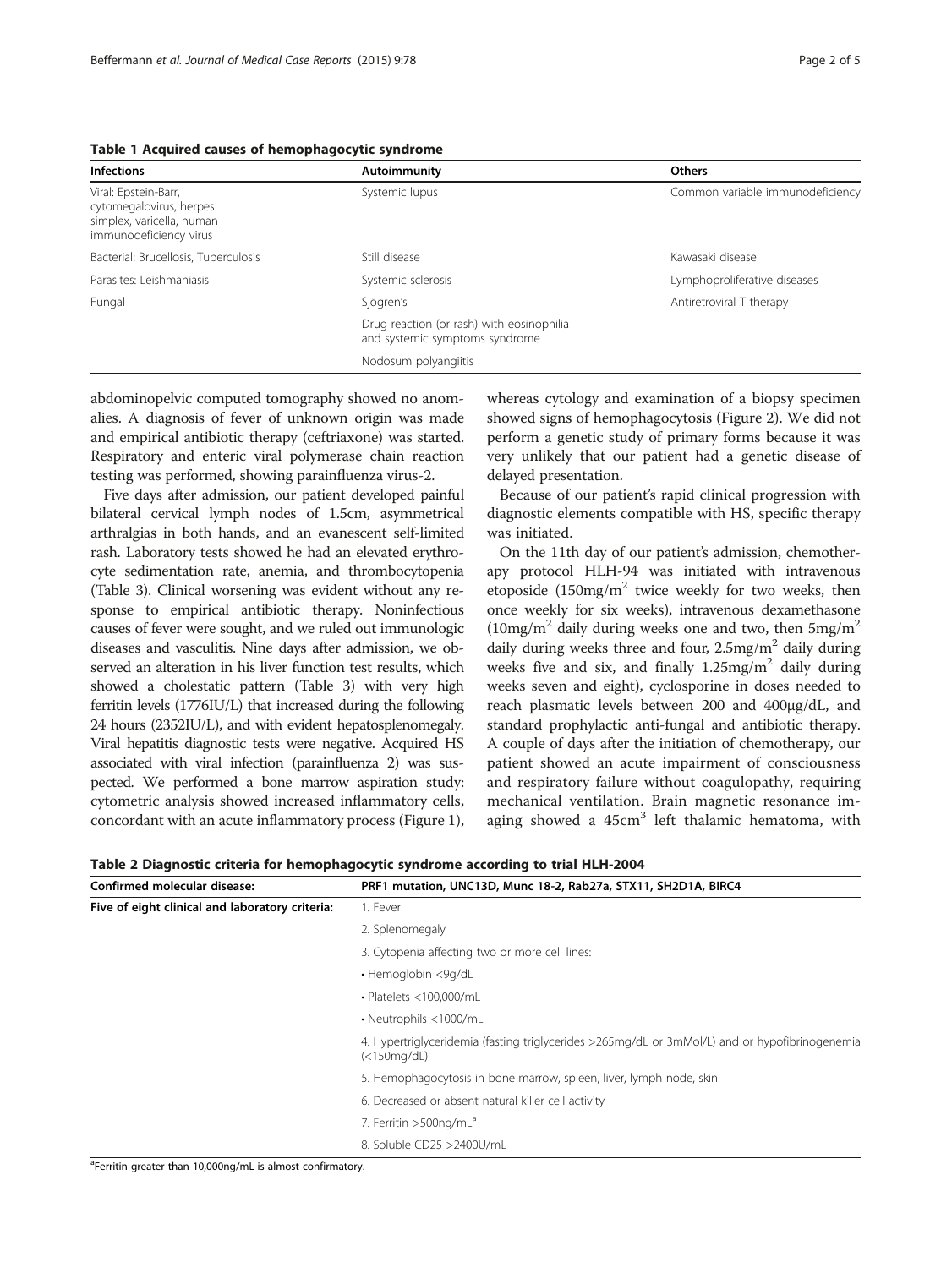|                                            | Day of follow-up |         |        |      |         |         |  |
|--------------------------------------------|------------------|---------|--------|------|---------|---------|--|
| Laboratory parameter (normal value)        | 0                | 5       | 9      | 14   | 28      | 365     |  |
| White blood cell count (4500 to 11,000/µL) | 6500             | 2200    | 1800   | 1100 | 2000    | 4900    |  |
| Hemoglobin (12 to 16gr %)                  | 15               | 11      | 10     | 8    | 10      | 16      |  |
| Platelets (140,000 to 400,000/µL)          | 245.000          | 102.000 | 89,000 | 9500 | 130.000 | 245.000 |  |
| Alanine transaminase (10 to 40IU)          | 22               | 28      | 93     | 102  | 60      | 18      |  |
| Aspartate transaminase (10 to 55IU)        | 35               | 50      | 78     | 75   | 48      | 19      |  |
| Gamma-glutamyltransferase (4 to 50IU)      | 30               | 46      | 115    | 150  | 64      | 22      |  |
| Ferritin (20 to 390IU/L)                   |                  |         | 1776   | 2352 | 1200    | 340     |  |
| Lactate dehydrogenase (135 to 225IU)       | 100              | 350     | 600    | 490  | 110     | 100     |  |

#### <span id="page-2-0"></span>Table 3 Patient's laboratory findings

Day 0: Hospital admission.

insular cortex involvement, mass effect and minimal midline displacement. After his respiratory failure was resolved, global aphasia, right-sided hemiparesis, and swallowing dysfunction were evident. Our patient received physiotherapy and speech therapy, resulting in progressive improvement.

During the second week of chemotherapy, our patient had neutropenic fever, which was treated with broad spectrum antibiotics (cefepime plus vancomycin). Tests revealed a non-fungal lung infection, with a negative etiologic study. Complete resolution was achieved before our patient was discharged.

After initiating the HLH-94 protocol, our patient's ferritin levels declined gradually. Our patient's brother was studied for the possibility of an allogeneic hematopoietic stem cell transplantation (HSCT), resulting in human leukocyte antigen full match compatibility. During hospitalization,

our patient received two weeks of etoposide and dexamethasone and was discharged to complete outpatient chemotherapy. Cyclosporine was gradually decreased until suspension one year after diagnosis. After two years of follow-up, our patient continues to be in complete remission without the need of a HSCT, with a good quality of life and ferritin levels in normal ranges.

### **Discussion**

We describe the case of a patient with a common respiratory infection that progressed into acquired HS. Because it was highly unlikely that our patient had an autosomal recessive disorder, which, according to available evidence, would have presented earlier in life (childhood or adolescence), and because laboratory tests ruled out any other cause of macrophage hyperactivation, we believe

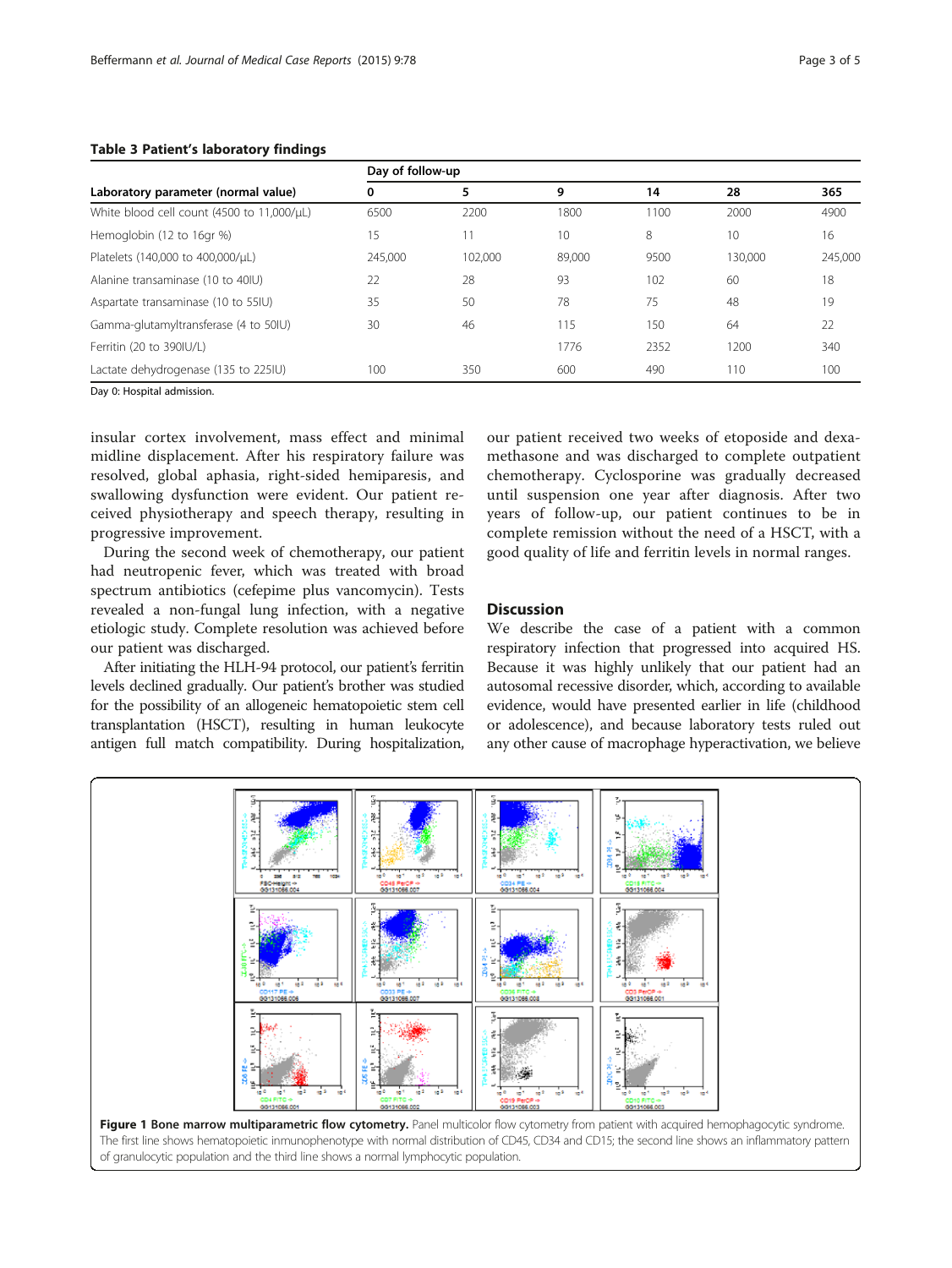that the presence of this virus had a pathogenic role in triggering the HS.

Regardless of the cause or trigger, treatment of HS should be based on urgent commencement of chemotherapy and HSCT if necessary. The HLH-94 protocol has achieved an overall survival rate of 55% at 3.1 years in a pediatric population [\[14,15\]](#page-4-0), and is particularly beneficial in the subgroup of patients without autosomal recessive abnormality of the genes responsible for the disease (heterozygous or homozygous) and with a clear association with viral disease, as in our case. HSCT is mainly performed in patients who are refractory to treatment and in primary forms of the disease, especially in children.

Our patient's response to HLH-94 was good, with normalization of his ferritin levels and blood cell counts, significant improvement in his neurological deficit, and with no clinical or laboratory evidence of new macrophage hyperactivation. Intrathecal methotrexate was not used because our patient did not present with neurological compromise attributable to macrophage hyperactivation. Our patient's intracerebral hemorrhage, although concomitant with the clinical course, apparently had no relationship to his HS, especially considering that this syndrome manifests in the central nervous system primarily as encephalitis, seizures or lymphocytic meningitis. However, the association could not be ruled out with certainty.

## Conclusion

HS is a very rare condition that requires a high index of suspicion, because there is a 90% early mortality without specific treatment. Hospitalists should have early suspicion of this lethal disease and achieve an early diagnosis, especially in patients with acquired disease with possible autoimmune or viral causes. Management should be in the hands of a specialist hematological team, with advanced life support in severe cases of HS. In our case, our patient progressed satisfactorily because of a rapid initiation of chemotherapy, optimal management of vital support, and appropriate treatment of his complications. HLH-94 protocol remains the mainstay of treatment [[14](#page-4-0),[15](#page-4-0)] and has remarkably improved overall survival in acquired HS. In patients with hereditary or congenital forms of the disease, HSCT must be a priority.

## Consent

Written informed consent was obtained from the patient for publication of this case report and accompanying images. A copy of the written consent is available for review by the Editor-in-Chief of this journal.

#### Competing interests

The authors declare that they have no competing interests.

#### Authors' contributions

JP and NB collected the clinical data. NB and MS were the main contributors in writing the manuscript. All authors read and approved the final manuscript.

#### Author details

<sup>1</sup>Universidad Católica de la Santísima Concepción de Chile, Concepción, Chile. <sup>2</sup>Department of Internal Medicine and Hematology and Oncology Pontificia Universidad Católica de Chile, Lira 85 4to Piso, Santiago, Chile.

#### Received: 9 November 2014 Accepted: 20 February 2015 Published online: 08 April 2015

#### References

- 1. Jordan M, Allen C, Weitzman S, Filipovich A, McClain K. How I treat hemophagocytic lymphohistiocytosis. Blood. 2011;118(15):4041–52.
- 2. Filipovich A. Hemophagocytic lymphohistiocytosis and other hemophagocytic syndromes. Immunol Allergy Clin N Am. 2008;28:293–313.
- 3. Henter J, Elinder G, Söder O, Ost A. Incidence in Sweden and clinical features of familial hemophagocytic lymphohistiocytosis. Acta Paediatr Scand. 1991;80(4):428–35.
- 4. Reiner A, Spivak J. Hematophagic histiocytosis. A report of 23 new patients and a review of the literature. Medicine (Baltimore). 1988;67(6):369–88.
- 5. Okuda T, Sakamoto S, Deguchi T, Misawa S, Kashima K, Yoshihara T, et al. Hemophagocytic syndrome associated with aggressive natural killer cell leukemia. Am J Hematol. 1991;38(4):321–3.
- 6. Fox C, Shannon-Lowe C, Gothard P, Kishore B, Neilson J, O'Connor N, et al. Epstein-Barr virus-associated hemophagocytic lymphohistiocytosis in adults characterized by high viral genome load within circulating natural killer cells. Clin Infect Dis. 2010;51(1):66–9.

Figure 2 Bone marrow cytology. May-Grunwalds/Giemsa-stained bone marrow cytology. The pictures show increased bone marrow

cellularity with an hemophagocytosed erythroblast (black arrow).

<span id="page-3-0"></span>